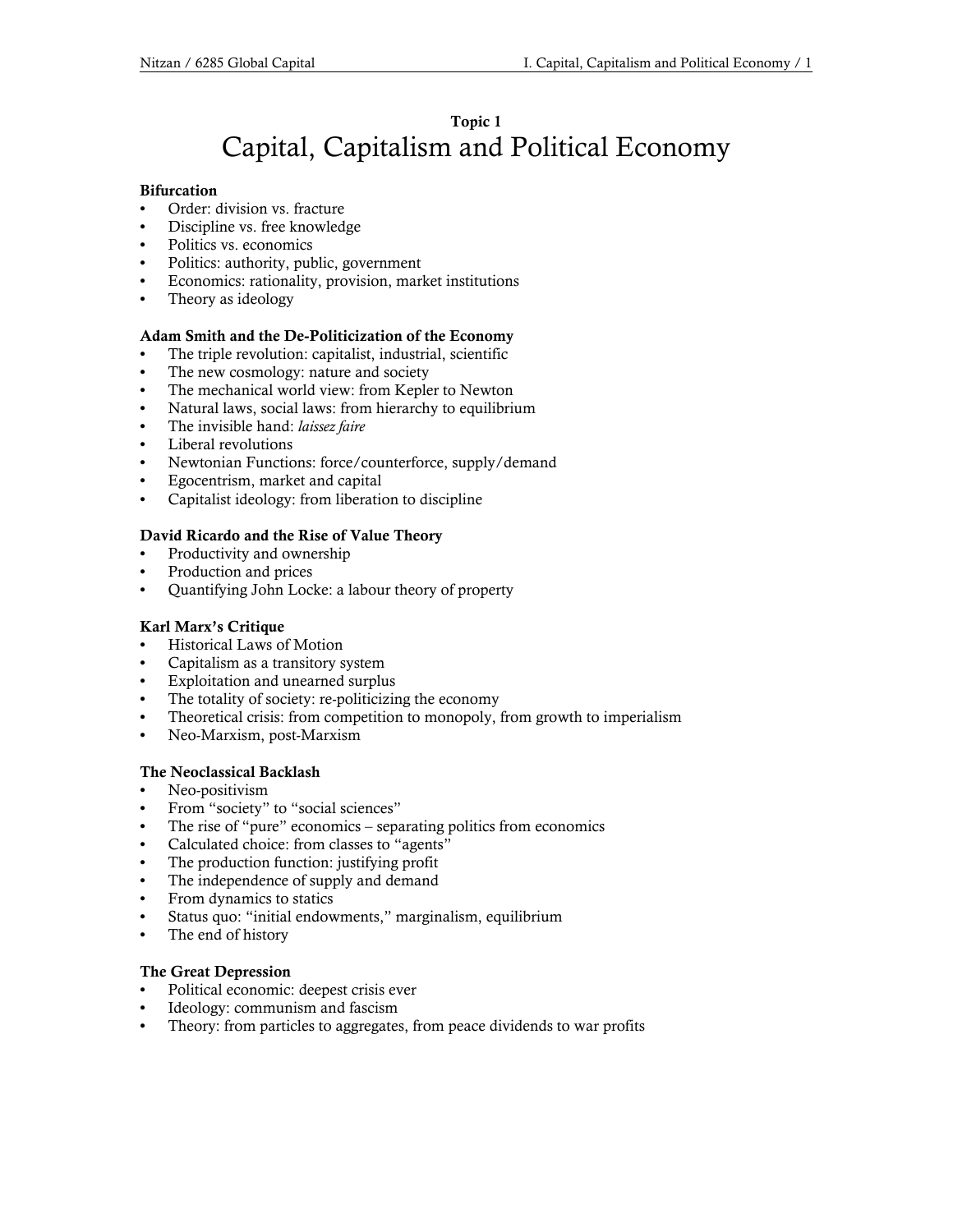## The rise of Keynesianism

- Keynes' General Theory and the "Keynesian Revolution"
- The background: Marxist material determinism
- The aggregate view: national accounting, macroeconomics, econometrics
- Uncertainty: "we simply don't know"
- Financial intermediation, psychological mismatch
- Chronic unemployment, inherent instability
- The "Neoclassical Synthesis"
- Government intervention: higher spending, socialized investment
- The welfare/warfare state: "military Keynesianism"

## Sociology

- From homo-economicus to homo-collectivus
- Masses and crowds
- Max Weber depoliticizing class
- System, interactions, structures
- Talcott Parsons: modeling Weber

## Political Science

- From political economy to "political science"
- Ideological rationale: "indeterminate" politics
- Scientific rationale: decomposition and composition
- Practical rationale: managing the United States

## Public Administration

- Public sector growth: size and complexity
- Frederick Taylor and "scientific management"
- What is an "efficient" public sector?
- The science of "decision making": the art of para-metering
- Why is the public sector "inefficient"?
- Privatization

#### Security Studies and International Relations

- The Cold War, militarization and the "violence expert"
- Complexity: from "rifles on sale," to "strategy" to the "military-industrial complex"
- Hans Morgenthau and the rise of Realism
- Nation state, the national interest and the politics of blue blood
- Game theory: arms races, deterrence, balance of power

#### Political Philosophy

- The Soviets' secret weapon: "ideology"
- The liberal antidote: Popper, Strauss, Berlin
- Logical positivism and the depoliticization of philosophy
- Political regimes: democracy against totalitarianism
- From capitalism, to modernization, to "stable democracy"

#### Political Parties

The "party system" vs. the "political marketplace"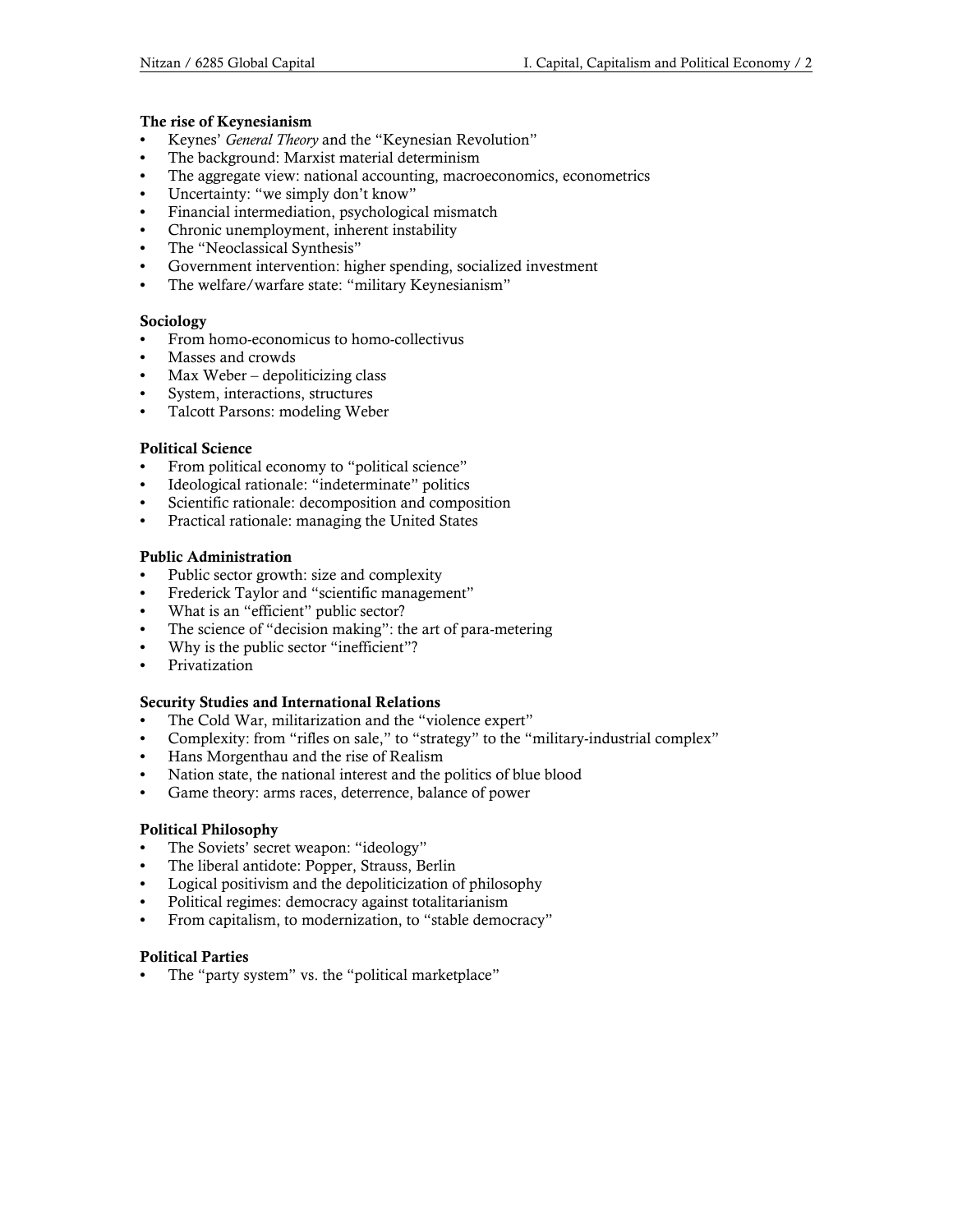## Statism

- The state as an "arena": liberal multiplicity, radical ordering, Marxist superstructure
- The state as a "subject"
- Stephen Krasner: from the interest of the community to the interest for the community
- Nicos Poulantzas: the "last instance" of the economic vs. the "relative autonomy" of the state

## **Cracks**

- Questioning realism: complex interdependence, world systems and hegemony
- Postism: culture, criticism, ethnicity, gender and communication
- The three crisis of economics
- 1930s: the collapse of self regulation
- 1970s: the rise of stagflation
- 1990s: the "new economy" bubble, financial "delinking" and the return of stagflation
- The end of economic measurement?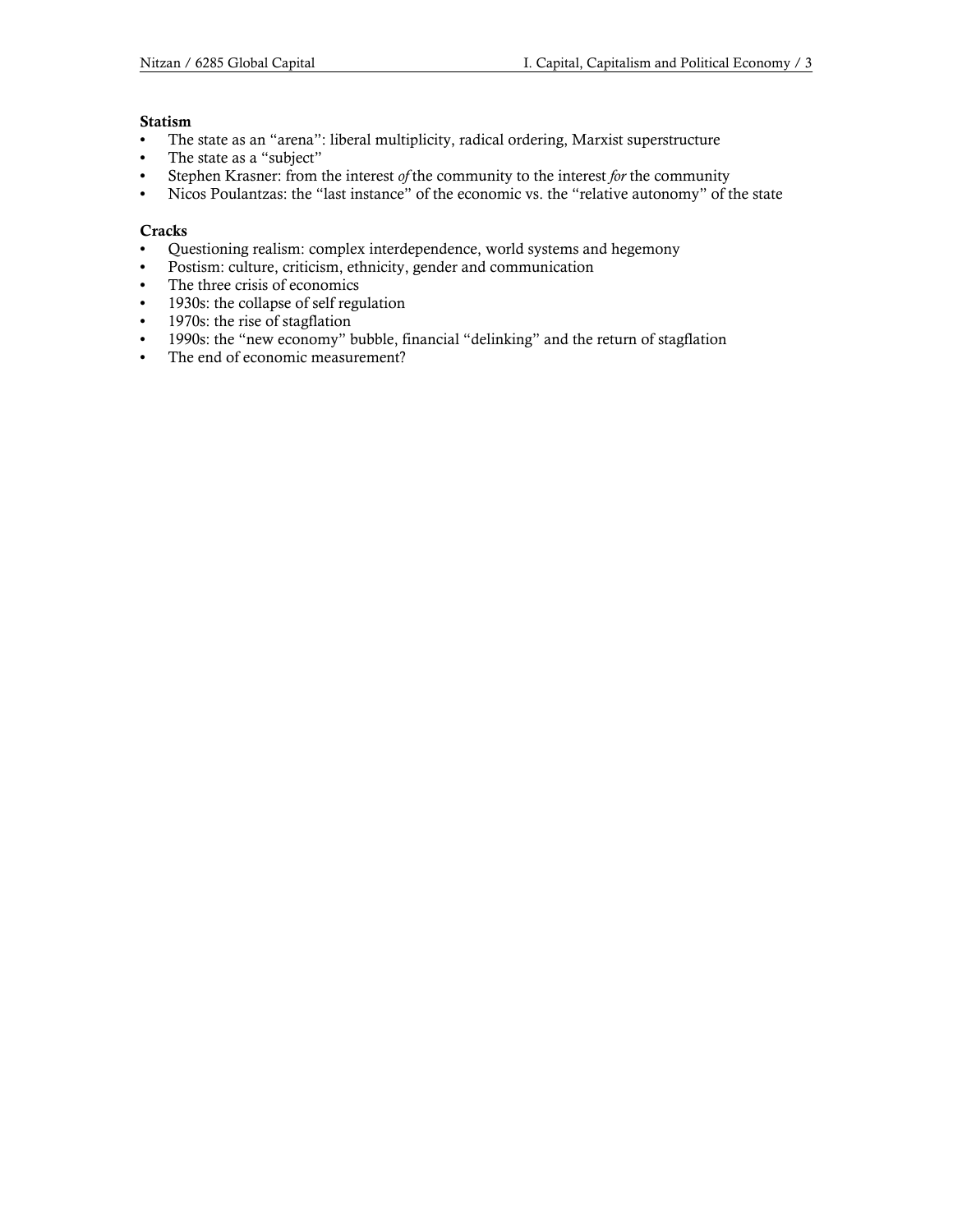

SOURCE: US Department of Commerce, Bureau of Economic Analysis